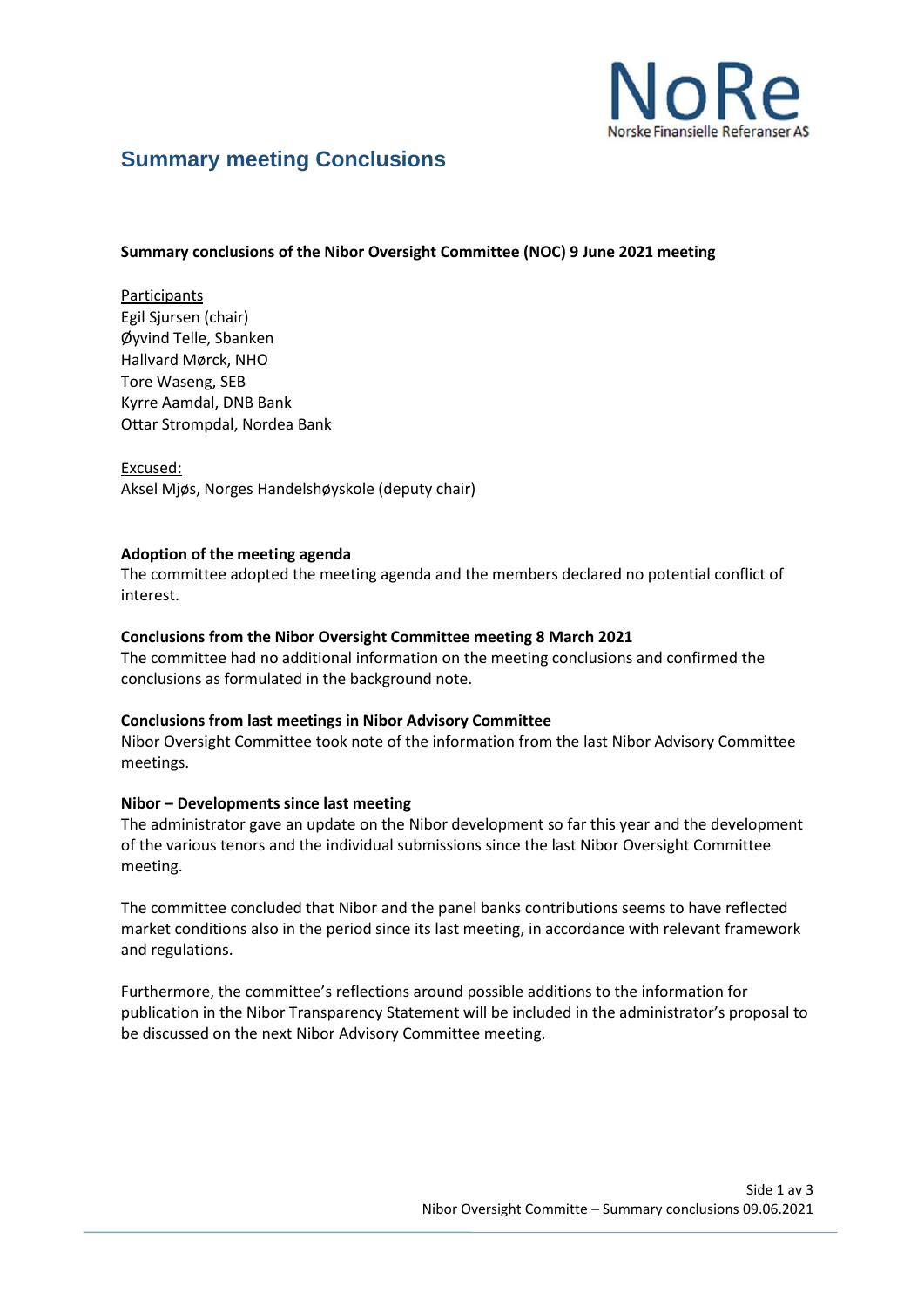

### **Periodic reporting from the Calculation Agent**

The Nibor Oversight Committee took note of the Quarterly report from GRSS covering the period February 2021 – April 2021.

#### **Financial Sustainability**

The Nibor Oversight Committee took note of the information about NoRe's financial position, which reassured the committee that NoRe has sufficient economic means to carry out its role as administrator for Nibor going forward. Similar information on the calculation agent will be assessed in the next committee meeting.

Status on the financial sustainability will annually be provided to the committee.

## **Other ongoing processes**

## **a) External audit**

The administration gave a brief status on NoRe's external audit.

## **b) Contingency arrangement**

The administration and GRSS had tested NoRe's ability to use the GRSS disaster recovery solution, to be used in the unlikely situation that GRSS's technical solutions are all down.

## **c) Training program for panel banks**

The English version of the Nibor Panel Bank Training program will most likely be postponed to September.

# **d) Enhancing Nibor methodology transparency**

The discussion was covered during item NOC 18/21.

## **e) Public regulation (BMR etc.)**

The administrator briefed about the Norwegian FSA's ongoing evaluation of Nibor as a critical benchmark. Furthermore, two new technical standards have been adopted.

#### **f) NoRe Policy for deleting meeting records**

The Policy for deleting the electronic recordings of meetings is now implemented.

The Nibor Oversight Committee took note of information about ongoing processes in NoRe.

#### **Alternative NOK Interest Rate Benchmarks working group (ARR) – status**

The Nibor Oversight Committee took note of information provided about status in the work on alternative NOK Interest Rate Benchmarks and wanted to be kept updated by the administrator.

#### **Meeting schedule**

The Nibor Oversight Committee's second regular meeting in 2022 will be held on 8 June 2022.